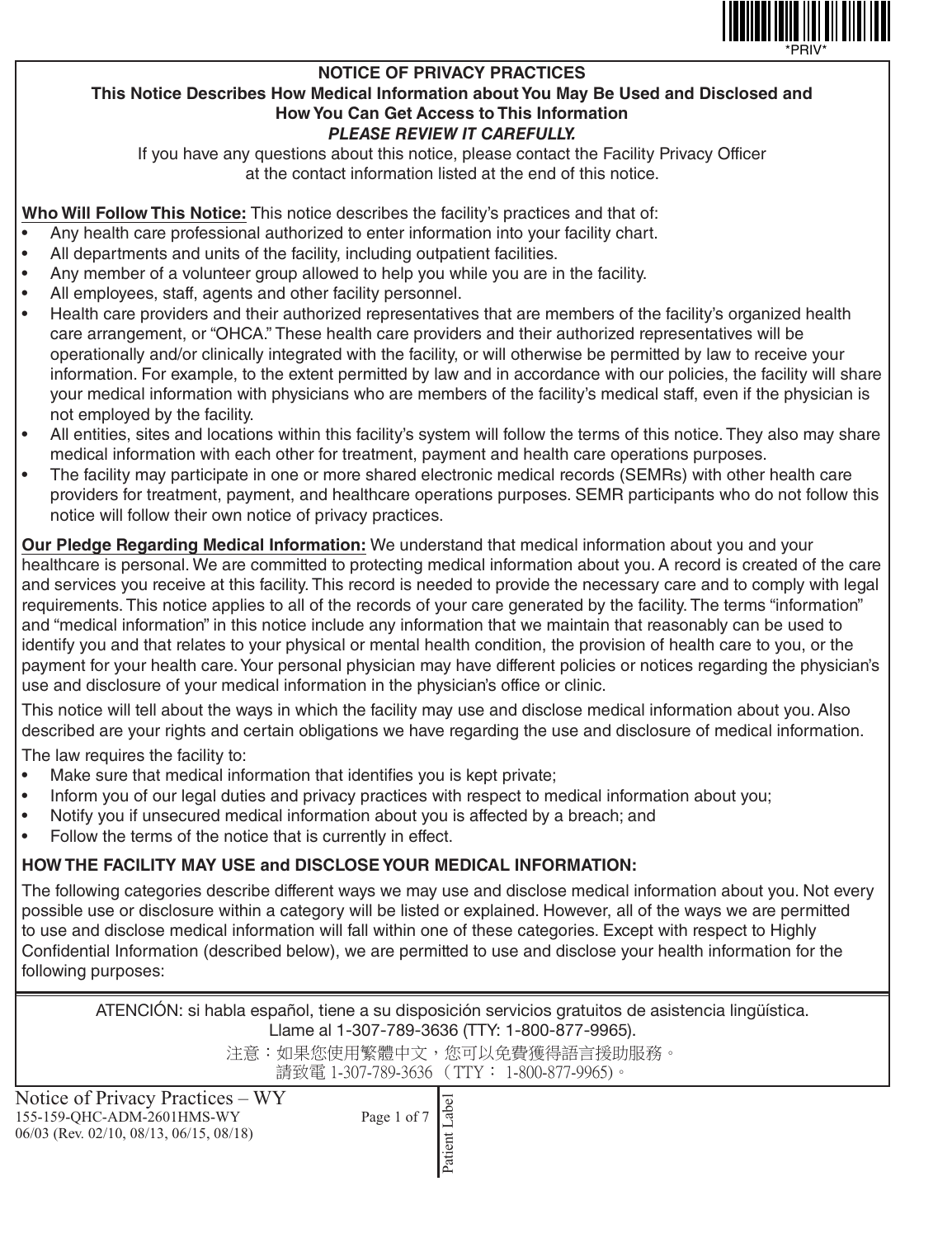• **Treatment.** Your medical information may be used to provide you with medical treatment or services. This medical information may be disclosed to physicians, nurses, technicians, and others involved in your care, including employees, contractors, volunteers, students and interns at the facility or outside the facility. This includes using and disclosing your information to treat your illness or injury, to contact you to provide appointment reminders or to give you information about treatment options or other health related benefits and services that may interest you.

For example: A physician treating you for a broken leg may need to know if you have diabetes because diabetes may slow the healing process. The physician may need to tell the dietitian about the diabetes so appropriate meals can be arranged. Different departments of the facility may also share medical information about you in order to coordinate your different needs, such as prescriptions, lab work and X-Rays. The facility also may disclose medical information about you to people outside the facility who may be involved in your medical care after you leave the facility, such as family members, home health agencies, and others who provide services that are part of your care.

**Payment.** Your medical information may be used and disclosed so that the treatment and services received at the facility may be billed and payment may be collected from you, your insurance company and/or a third party.

For example: To the extent insurance will be responsible for reimbursing the facility for your care, the health plan or insurance company may need information about surgery you received at the facility so they can provide payment for the surgery. Information may also be given to someone who helps pay for your care. Your health plan or insurance company may also need information about a treatment you are going to receive to obtain prior approval or to determine whether they will cover the treatment.

Please note we will comply with your request not to disclose your health information to your health plan if the information relates solely to a healthcare item or service for which you have paid out of pocket and in full to us. This restriction does not apply to the use or disclosure of your health information for your medical treatment.

• **Health Care Operations.** Your medical information may be used and disclosed for purposes of furthering day-to-day facility operations. These uses and disclosures are necessary to run the facility and to monitor the quality of care our patients receive.

For example: Subject to any limitations described in this notice, your medical information may be:

- 1. Reviewed to evaluate the treatment and services performed by our staff in caring for you, including peer review bodies or accreditation organizations.
- 2. Combined with that of other facility patients to decide what additional services the facility should offer, what services are not needed, and whether certain new treatments are effective.
- 3. Disclosed to physicians, nurses, technicians, and students for review and learning purposes.
- 4. Disclosed to accountants, attorneys, consultants, and others to make sure we comply with applicable laws.
- 5. Combined with information from other facilities to compare how we are doing and see where we can improve the care and services offered. Information that identifies you in this set of medical information may be removed so others may use it to study health care and health care delivery without knowing who the specific patients are.
- **Organized Health Care Arrangement:** The covered entities participating in an OHCA with the facility will share protected health information with each other, as necessary to carry out treatment, payment, or health care operations relating to the OHCA.
- **Limited Data Sets and De-identified Information:** We may use or disclose medical information about you after certain identifiers are removed such as name, address, phone number, medical record number, etc., as permitted by law.
- **Census Information:** Limited information about you may be used in the census report or patient directory while you are a patient at the facility. This information may include your name, location in the facility, and general

ATENCIÓN: si habla español, tiene a su disposición servicios gratuitos de asistencia lingüística. Llame al 1-307-789-3636 (TTY: 1-800-877-9965).

> 注意:如果您使用繁體中文,您可以免費獲得語言援助服務。 請致電 1-307-789-3636 (TTY: 1-800-877-9965)。

Notice of Privacy Practices – WY 155-159-QHC-ADM-2601HMS-WY Page 2 of 7 06/03 (Rev. 02/10, 08/13, 06/15, 08/18)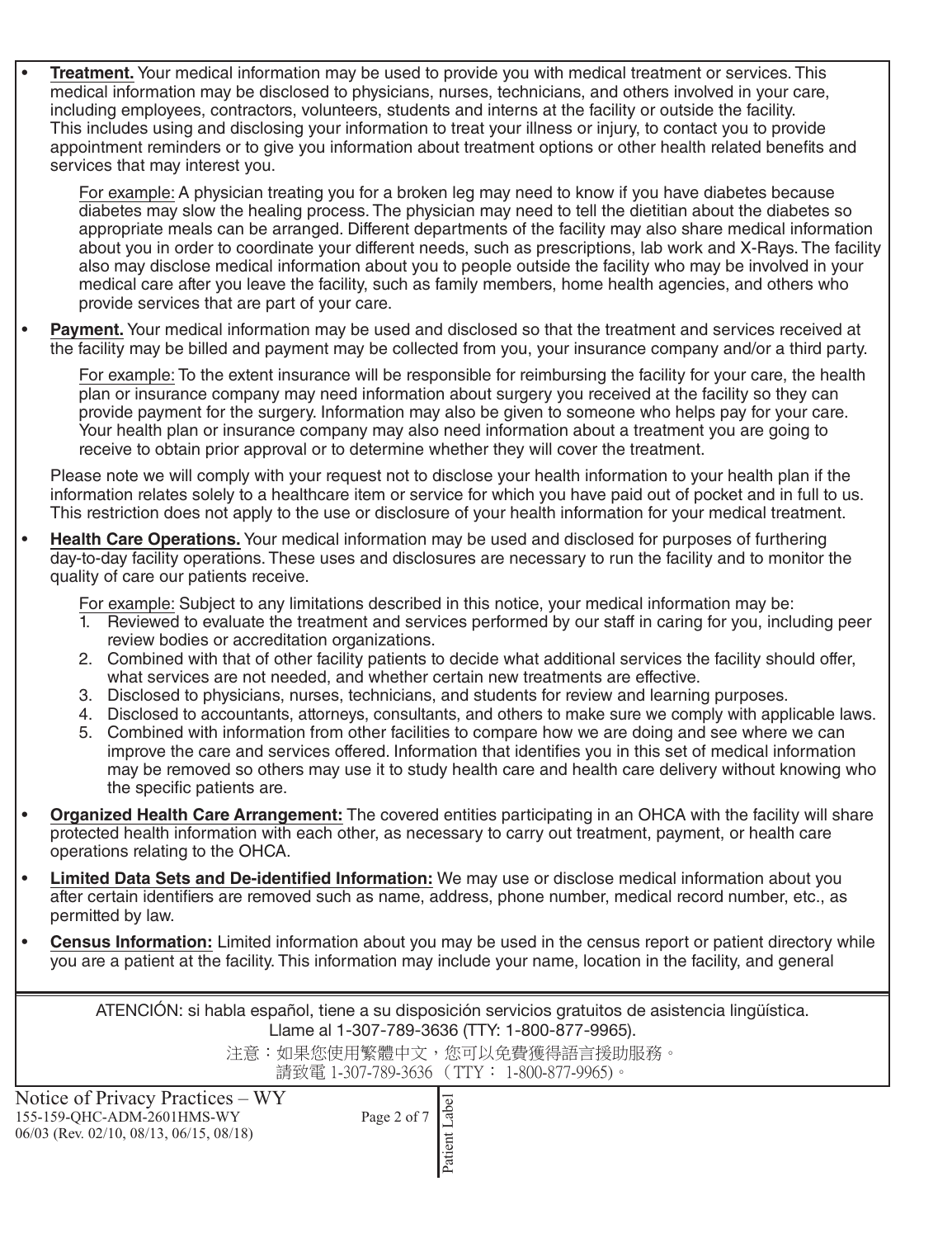condition. Additionally, your religious affiliation may be disclosed to members of the clergy. You may restrict or prohibit some or all of the uses or disclosures of this information through the census report or patient directory by notifying the Facility Privacy Officer or another hospital designated individual.

- **Individuals Involved in Your Care.** Under certain circumstances, we may share your medical information with a family member, guardian or other individuals involved in your care. They may also be told about your condition unless you have requested additional restrictions. In addition, your medical information may be disclosed to an entity assisting in a disaster relief effort so your family can be notified about your condition, status, and location. Additionally we may disclose medical information to a person or entity that will assist in notifying a patient's family member of the patient's location, general condition, or death.
- **Research.** Under certain circumstances, your medical information may be used and disclosed for research purposes. Federal law permits use of medical information for research purposes either with patient authorization or with approval by an Institutional Review Board or privacy board before any research study begins. In some situations, limited information may be used before approval of the research study to allow a researcher to determine feasibility of the research. Institutional Review Boards and privacy boards follow a special review process to protect patient privacy, safety, and welfare.
- **Marketing Activities.** We may, without obtaining your authorization and so long as we do not receive payment from a third party for doing so, 1) provide you with marketing materials in a face-to-face encounter, 2) give you a promotional gift of nominal value, or 3) tell you about our own health care products and services. We will ask your permission to use your medical information for any other marketing activities or for any disclosure which constitutes a sale of your medical information.
- **Fundraising.** We may, in some circumstances, perform fundraising activities to raise funds for the facility. You also have the right to opt out of receiving this type of communication.
- **Business Associates.** There are some services provided by the facility through contracts with business associates. For example, the copy service we use when making copies of your records may be a business associate. When these services are contracted, we may disclose medical information to our business associates so that they may perform the job we have asked them to do.
- **Participation in Health Information Exchanges.** We may participate in one or more health information exchanges (HIEs) and may electronically share your health information for treatment, payment and permitted healthcare operations purposes with other participants in the HIE – including entities that may not be listed under **"Who Will Follow This Notice"** on the first page of this notice. Depending on State law requirements, you may be asked to "opt-in" in order to share your information with HIEs, or you may be provided the opportunity to "opt-out" of HIE participation. HIEs allow your health care providers to efficiently access and use your pertinent medical information necessary for treatment and other lawful purposes. We will not share your information with an HIE unless both the HIE and its participants are subject to HIPAA's privacy and security requirements.
- **As Required by Law.** Your medical information will be disclosed when required to do so by federal, state, or local authorities, laws, rules and/or regulations.
- **Lawsuits and Disputes.** If you are involved in a lawsuit or a dispute, your medical information will be disclosed in response to a court or administrative order. We may also disclose your medical information in response to a subpoena, discovery request, or other lawful process when we are legally required to respond.
- **Law Enforcement.** Your medical information may be disclosed if requested by a law enforcement official:
	- 1. In response to a court order, subpoena, warrant, summons or similar process;
	- 2. To identify or locate a suspect, fugitive, material witness, or missing person;
	- 3. About the victim of a crime if, under certain limited circumstances, we are unable to obtain the person's agreement;

ATENCIÓN: si habla español, tiene a su disposición servicios gratuitos de asistencia lingüística. Llame al 1-307-789-3636 (TTY: 1-800-877-9965).

> 注意:如果您使用繁體中文,您可以免費獲得語言援助服務。 請致電 1-307-789-3636 (TTY: 1-800-877-9965)。

Notice of Privacy Practices – WY 155-159-QHC-ADM-2601HMS-WY Page 3 of 7 06/03 (Rev. 02/10, 08/13, 06/15, 08/18)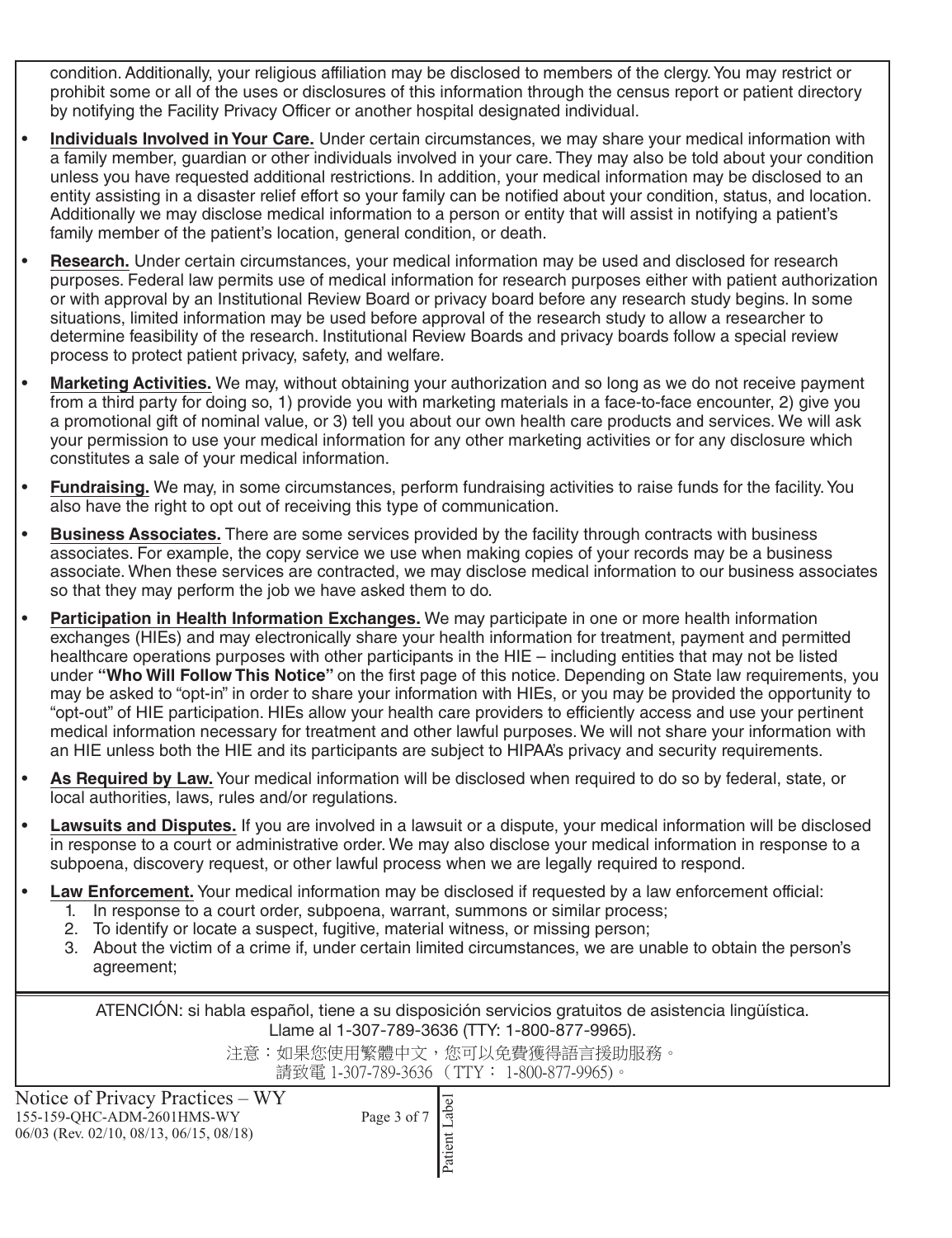- 4. About a death we believe may be the result of criminal conduct;
- 5. About criminal conduct on the facility's premises; or
- 6. In emergency circumstances to report a crime; the location of the crime or victims; or the identity, description or location of the person who committed the crime.
- **National Security and Intelligence Activities.** Your medical information will be released to authorized federal officials for intelligence, counterintelligence, and other national security activities authorized by law.
- **Protective Services for the President and Others.** Your medical information may be disclosed to authorized federal officials so they may provide protection to the President, other authorized persons or foreign heads of state or conduct special investigations.
- **Serious Threat to Health or Safety.** Your medical information may be used and disclosed when consistent with applicable law and ethical standards in order to prevent or lessen a serious and imminent threat to the health and safety of the public or a person. Any disclosure, however, would only be to someone able to lessen or prevent the threat.
- **Health Oversight Activities.** Your medical information may be disclosed to a health oversight facility for activities authorized by law. These oversight activities include, for example, audits, investigations, inspections, and licensure. These activities are necessary for the government to monitor the health care system, government programs, and compliance with civil rights laws.

## **SPECIAL SITUATIONS:**

- **Organ and Tissue Donation.** If you are an organ or tissue donor, your medical information may be released to organizations that handle organ procurement or organ, eye and tissue transplantation or to an organ donation bank, as necessary to facilitate organ or tissue donation and transplantation.
- **Medical Devices.** Your social security number and other required information will be released in accordance with federal laws and regulations to the manufacturer of any medical device(s) you have implanted or explanted during this hospitalization and to the Food and Drug Administration, if applicable. This information may be used to locate you should there be a need with regard to such medical device(s).
- **Military and Veterans.** If you are a member of the armed forces, your medical information may be released as required by military command authorities. If you are a member of the foreign military personnel, your medical information may be released to the appropriate foreign military authority.
- **Workers' Compensation.** If you seek treatment for a work-related illness or injury, we may disclose medical information in accordance with state-specific laws regarding workers' compensation claims or other similar programs, established by law, that provide benefits for work-related injuries or illness without regard to fault.
- **Public Health Activities.** Your medical information may be used and disclosed for public health activities. These activities generally include the following:
	- 1. To prevent or control disease, injury or disability;
	- 2. To report births and deaths;
	- 3. To report suspected child abuse or neglect;
	- 4. To report reactions to medications or problems with products;
	- 5. To notify people of recalls of products they may be using;
	- 6. To notify a person who may have been exposed to a disease or may be at risk for contracting or spreading a disease or condition;
	- 7. To notify the appropriate government authority if we believe a patient has been the victim of abuse, neglect or domestic violence. We will only make this disclosure if you agree or when required or authorized by law.

ATENCIÓN: si habla español, tiene a su disposición servicios gratuitos de asistencia lingüística. Llame al 1-307-789-3636 (TTY: 1-800-877-9965).

> 注意:如果您使用繁體中文,您可以免費獲得語言援助服務。 請致電 1-307-789-3636 (TTY: 1-800-877-9965)。

Notice of Privacy Practices – WY 155-159-QHC-ADM-2601HMS-WY Page 4 of 7 06/03 (Rev. 02/10, 08/13, 06/15, 08/18)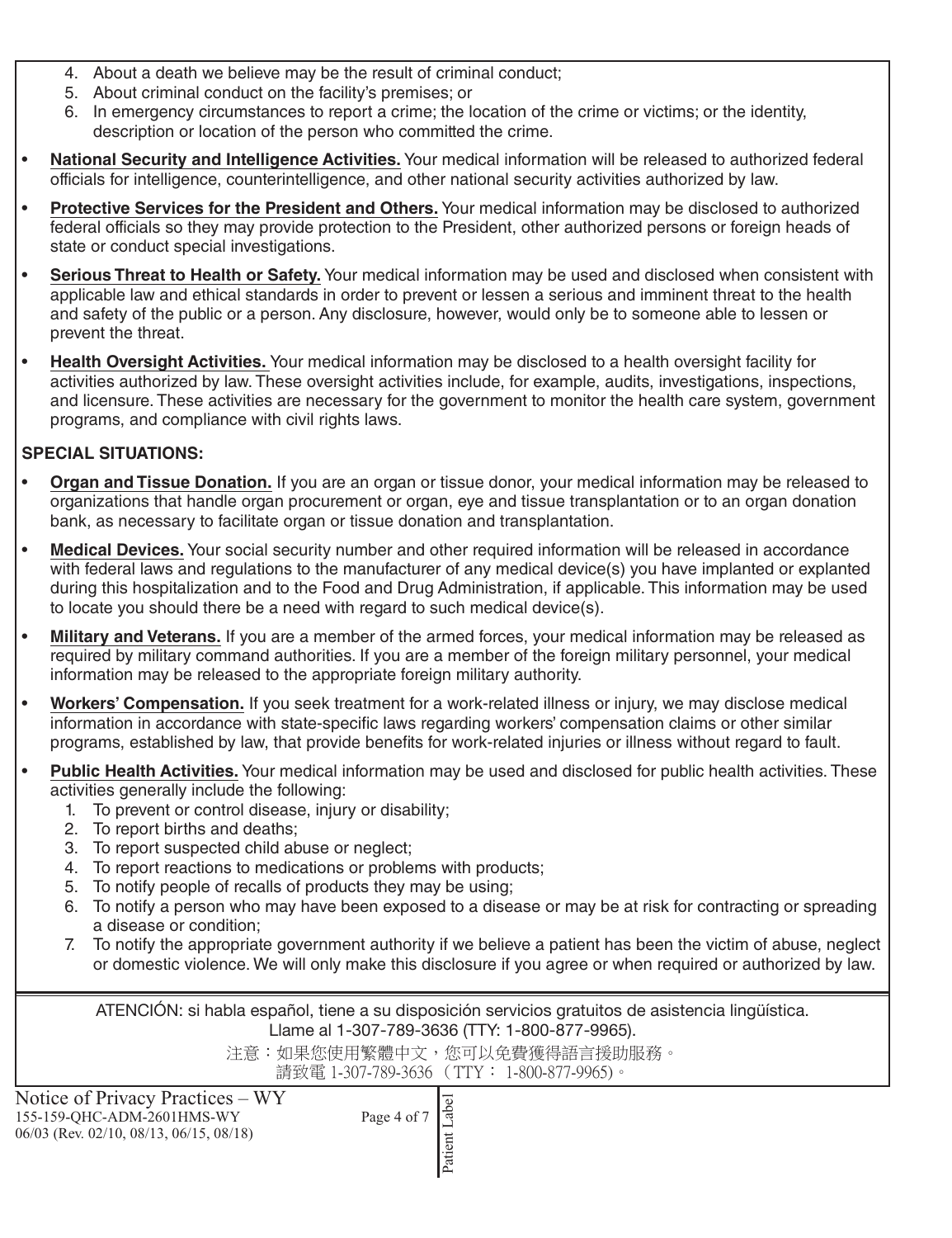- **Coroners, Medical Examiners, and Funeral Directors.** Your medical information may be released to a coroner or medical examiner. This may be necessary, for example, to identify a deceased person or determine the cause of death. We may also release medical information about patients of the facility to funeral directors as necessary to carry out their duties.
- **Inmates.** If you are an inmate of a correctional institution or under the custody of a law enforcement official, we may release medical information about you to the correctional institution or law enforcement official. This release would be necessary for the following reasons:
	- 1. For the institution to provide you with health care;
	- 2. To protect the health and safety of you and others;
	- 3. For the safety and security of the correctional institution.

#### **HIGHLY CONFIDENTIAL INFORMATION:**

Federal and/or State law require special privacy protections for certain highly confidential information about you, including your health information that is maintained in psychotherapy notes. Similarly, Federal and/or State law may provide greater protections than HIPAA for the following types of information, in which case we will comply with the law that provides your information with the greatest protection and you with the greatest privacy rights: (1) mental health and developmental disabilities; (2) alcohol and drug abuse prevention, treatment and referral; (3) HIV/AIDS testing, diagnosis or treatment; (4) communicable diseases; (5) genetic testing; (6) child abuse and neglect; (7) domestic or elder abuse; and/or (8) sexual assault. In order for your highly confidential information to be disclosed for a purpose other than those permitted or required by law, your written authorization is required.

#### **YOUR WRITTEN AUTHORIZATION**

We will first obtain your written authorization before using or disclosing your medical information for any purpose not described above, including disclosures that constitute the sale of protected health information or for marketing communications paid for by a third party (excluding refill reminders, which the law permits without your authorization). If you provide the facility permission to use or disclose your medical information, you may revoke that permission, in writing to the Facility Privacy Officer, at any time. If you revoke your permission, we will no longer use or disclose your medical information for the reasons covered in your written authorization. You understand that we are unable to take back any disclosures already made with your permission, and that we are required to retain our records of the care that the facility provided to you.

## **ADDITIONAL INFORMATION CONCERNING THIS NOTICE:**

- **Changes To This Notice.** We reserve the right to change this notice and make the revised or changed notice effective for medical information we already have about you as well as any information we receive in the future. The facility will post a current copy of the notice with the effective date. In addition, each time you register at, or are admitted to, the facility for treatment or health care services as an inpatient or outpatient, we will offer you a copy of the current notice in effect.
- **Complaints.** You will not be retaliated against for filing a complaint. If you believe your privacy rights have been violated, you may file a complaint with the facility and/or with the Secretary of the Department of Health and Human Services. Some States may allow you to file a complaint with State's Attorney General, Office of Consumer Affairs or other State agency as specified by applicable State law. To file a complaint with the facility, submit your complaint to the facility's Privacy Officer in writing at the address at the end of this notice. The facility's Privacy Officer can provide you with contact information for the Secretary of the Department of Health and Human Services as well as the State agency or agencies authorized to accept your complaints.

## **YOUR RIGHTS REGARDING YOUR MEDICAL INFORMATION**

You have the following rights regarding medical information the facility maintains about you: *\*\* NOTE: All Requests Must Be Submitted in Writing to the Facility Privacy Officer.*

> ATENCIÓN: si habla español, tiene a su disposición servicios gratuitos de asistencia lingüística. Llame al 1-307-789-3636 (TTY: 1-800-877-9965).

> > 注意:如果您使用繁體中文,您可以免費獲得語言援助服務。 請致電 1-307-789-3636 (TTY: 1-800-877-9965)。

Notice of Privacy Practices – WY 155-159-QHC-ADM-2601HMS-WY Page 5 of 7 06/03 (Rev. 02/10, 08/13, 06/15, 08/18)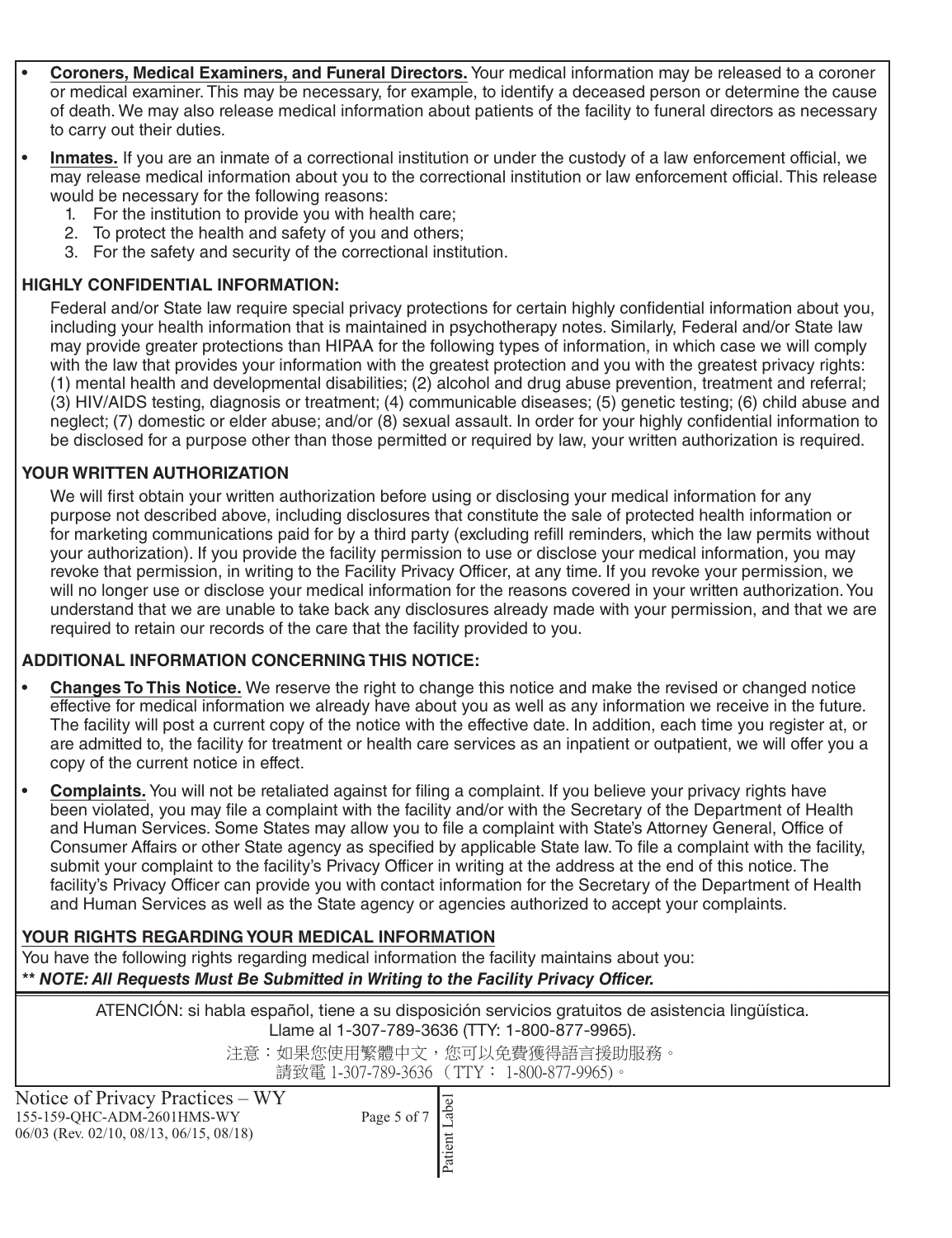• **Right to Request Access to Your Health Information.** You have the right to inspect and copy medical information that may be used to make decisions about your care for as long as we maintain such information. Such access will be granted by the facility in accordance with applicable law.

To inspect and copy medical information or to receive an electronic copy of the medical information, you must submit a written request. You may direct the facility to transmit the copy to another entity or person that you designate provided the choice is clear, conspicuous, and specific. If you request a paper copy of your information, we may charge a fee for the cost of copying, mailing or other supplies associated with your request.

If the facility uses or maintains an electronic health record with respect to your medical information, you have the right to obtain an electronic copy of the information if you so choose. The facility may charge a fee equal to its labor cost in providing the electronic copy (e.g., costs may include the cost of a flash drive, if that is how you request a copy of your information be produced). If you request an electronic copy of your information, we will provide the information in the format requested if it is feasible to do so. Please be aware that if you request us to share medical information by unencrypted e-mail, there is some risk that it could be read or accessed by a third party. We will confirm that you want to receive medical information by unencrypted e-mail before sending it to you.

We may deny your request to inspect and copy in some limited circumstances. If you are denied access to medical information, you may request that the denial be reviewed. Depending on the reason for the denial, another licensed health care professional, other than the person who denied your request, may be chosen by the facility to review your request and the denial. The facility will comply with the outcome of the review.

• **Right to Amend.** If you feel that medical information we have about you is incorrect or incomplete, you may ask us to amend the information. You have the right to request an amendment as long as the information is kept by or for the facility.

To request an amendment, you must submit a written request to the Facility Privacy Officer. You must also provide a reason that supports your request.

Your request for an amendment may be denied if:

- 1. Your request is not in writing or does not include a reason to support the request;
- 2. The medical information was not created by us, unless the person or entity that created the information is no longer available to make the amendment;
- 3. The medical information is not part of the medical information kept by or for the facility;
- 4. The medical information is not part of the information you would be permitted to inspect and copy; or
- 5. The medical information is accurate and complete.
- **Right to an Accounting of Disclosures.** You have the right to request an "accounting of disclosures." This is a list of certain disclosures we made outside of the facility of your medical information.

To request this list or accounting of disclosures:

- 1. You must submit your request in writing to the Facility Privacy Officer or Health Information Management (HIM) Department on the *Written Request For Accounting of Disclosures Form (HIM-3402).*
- 2. Your request must state a time period, which may not be longer than six years and may not include dates before April 14, 2003.
- 3. Your request should indicate in what form you want the list (for example, on paper, electronically).

The first list you request within a 12-month period will be free. For additional lists, we may charge you for the costs of providing the list. We will notify you of the cost involved and you may choose to withdraw or modify your request at that time before any costs are incurred.

ATENCIÓN: si habla español, tiene a su disposición servicios gratuitos de asistencia lingüística. Llame al 1-307-789-3636 (TTY: 1-800-877-9965).

> 注意:如果您使用繁體中文,您可以免費獲得語言援助服務。 請致電 1-307-789-3636 (TTY: 1-800-877-9965)。

Notice of Privacy Practices – WY 155-159-QHC-ADM-2601HMS-WY Page 6 of 7 06/03 (Rev. 02/10, 08/13, 06/15, 08/18)